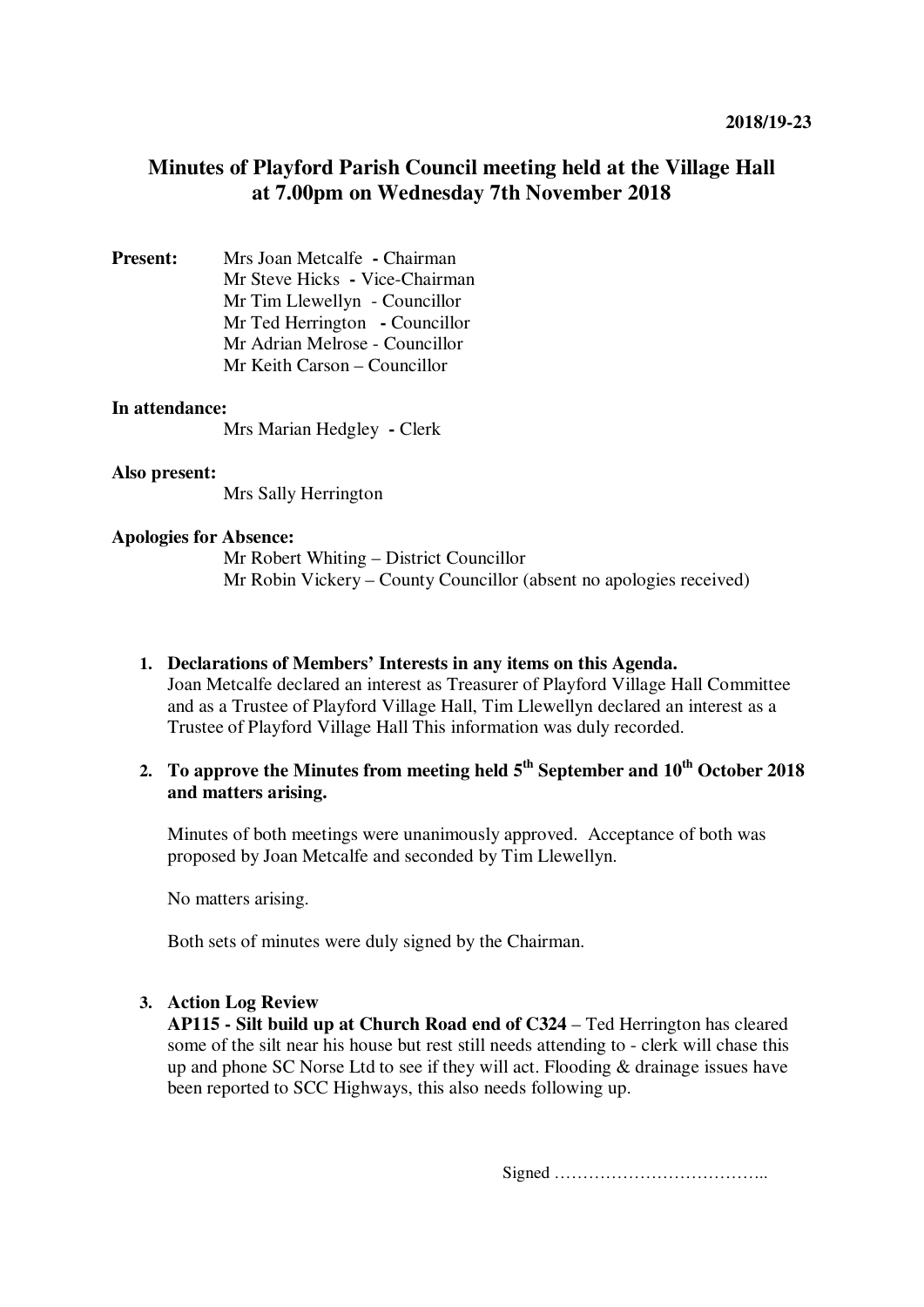**AP131 – Water constantly tricking down FP No 7 between Church Lane & Spring Meadow** – see Agenda item no. 7.

**AP135 - Ongoing problems with FP's 1, 3**  $\&$  **20** – Uneven ground on FP's 1  $\&$  20 has been reported to owners - electric fence on FP no.1 (north side of the R Fynn) is thought to be too close to the path in places but owners state that positioning of this has been approved by RoW officer. Drainage repairs on FP3 scheduled to be repaired in October not commenced yet due to farm workload of owners. Clerk has spoken with Debbie Adams of SCC Highways for advice.

**AP137 - Overhanging hedge encroaching onto highway in Church Lane.** No feedback has been received from SCC Highways but hedge appears to have been minimally cut back – clerk to check position with Highways.

**AP138 – Footpath sign at bottom of Hill Farm Road is down**. This has been reported to RoW.

**AP139- Nettles overgrown on FP no. 8 to Lt Bealings –** This has been reported and appears to have been trimmed back.

For more details see Action Log appended at end of the Minutes.

**4. County Councillor's report**

There was no County Councillor's report.

**5. District Councillor's report**  There was no District Councillor's report.

#### **6. Finance**

o Reporting & authorisation of cheques/online payments:

M Hedgley (chq no. 803) Clerk's expenses: Ink cartridge & stationery £27.72 Defibrillator training session  $12.7.18$  - to be paid online £200.00 Sanctioned by Joan Metcalfe and countersigned by Tim Llewellyn.

o Bank Balances:

Current a/c £9590.90 NS&I £3351.82

The second half of the Precept (£3750.00) was received on 28.9.18

Steve Hicks reconciled the budget figures with the Bank statement and initialled both.

Budget for 2018-2019 was discussed and agreed to be on track. Proposed: Joan Metcalfe, seconded: Tim Llewellyn

Signed ………………………………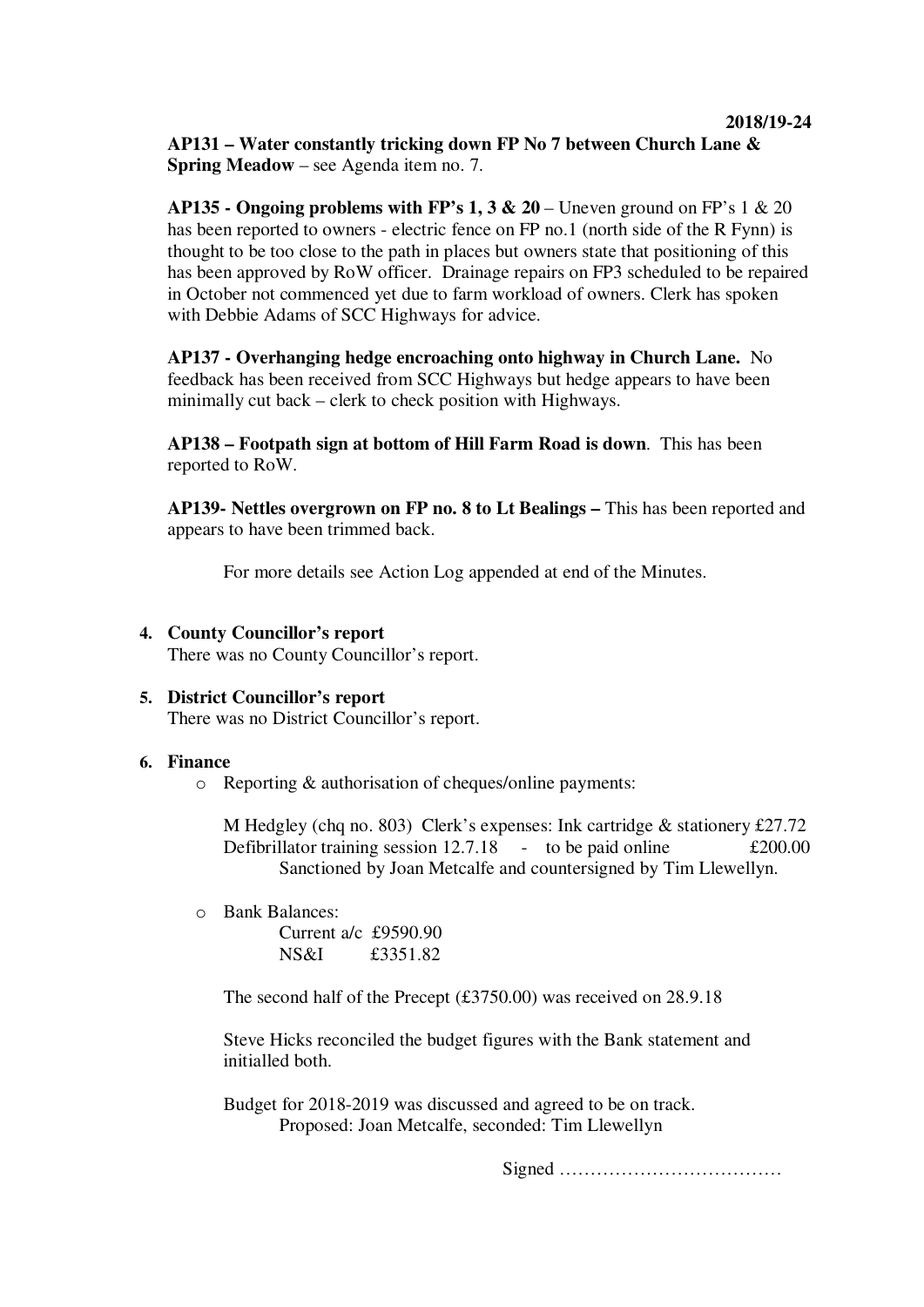#### **7. Highways issues**

John Frith of Frith, Blake Consulting Ltd is investigating an underground spring in the garden of no. 4 Church Lane thought to be causing the problems on FP7, a survey has been conducted which shows a blocked culvert and a broken drain pipe. When ownership of the pipe is confirmed (thought to be SCC) owners will be asked to fix it.

Clerk has asked County Councillor Robin Vickery whether there are any spare funds in his budget for providing two new grit bins for the parish – no reply received as yet, clerk to follow up.

Damage to carriageway in Church Lane reported to SCC Highways by owners of Herrings House has resulted in a reply saying that this was not severe enough to be dealt with immediately but that the situation would be monitored. Photos showing oversized vehicles using this route (possibly when it was being used as a diversion) have been sent to the clerk. Clerk to forward these photos to Highways dept and also to request that local farmers ask their drivers not to use this route.

Problems of inadequate signage on the C324 have been highlighted by Astrid Llewellyn – it is not made clear soon enough when travelling from Tuddenham direction, that traffic needs to give way to oncoming traffic when approaching the single carriageway. Cabinet Member for Highways, Transport & Rural Affairs, Mary Evans is to be invited to an on-site meeting to demonstrate this problem to her.

#### **8. Neighbourhood Plan – update**

A retrospective vote was taken on the decision to appoint Suffolk Wildlife Trust to do a survey for the Neighbourhood Plan.

Proposed by Adrian Melrose, seconded by Joan Metcalfe.

It was reported that Joan's photos of views taken from local footpaths had been accepted for inclusion in the Plan. It has been established that neither a Hedgerow Survey nor a Quiet Lanes survey has been done previously. The Clerk will ascertain whether SWT are to do a Hedgerow Survey as part of their remit and will also chase up the Environment Agency for their report on Playford.

Planning Direct will write a Flood Risk assessment into the Plan. There is nothing on file regarding bio-diversity, part of the Sinks Pit area is in Playford parish but nothing else is relevant. There are no current TPO's in evidence.

Keith has downloaded the last 4 years' planning applications in Playford as requested by Planning Direct. He has also established that no other funding is available to help with the Plan until after the end of March 2019.

There is nothing more to be done by the Plan committee at present as the Planning Direct team is writing up policies.

A draw took place for the winner of the £25 Wyevale voucher offered to parishioners for submitting the original survey form to give their views/details/ideas to be taken into account for the Plan – the winner was Tim Llewellyn.

Signed …………………………….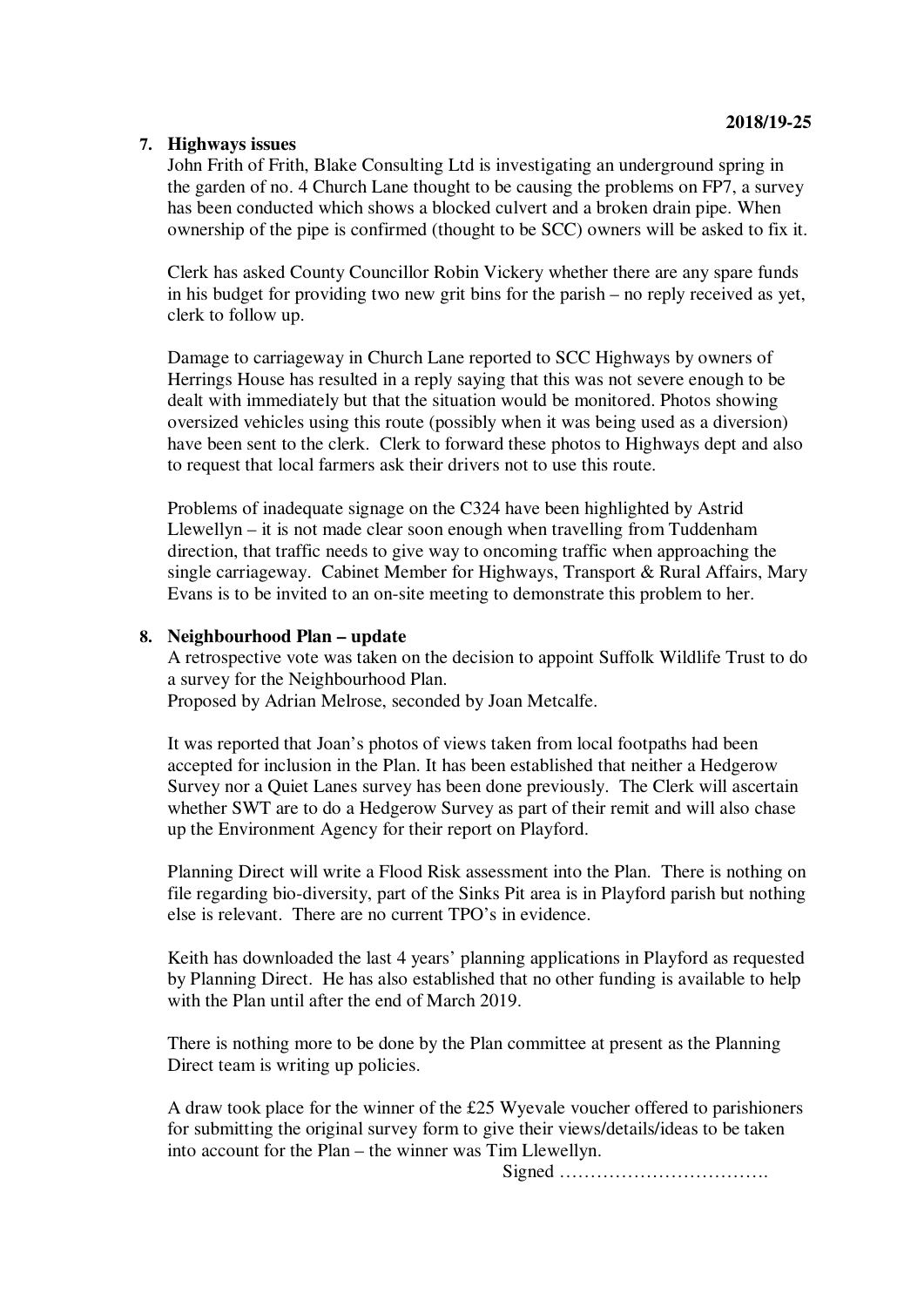#### **9. Defibrillator**

After the cost of the training programme on the use of defibrillators has been deducted, there is £636 left from the grant money received. It was suggested that this may be used for ongoing maintenance but this is not in line with conditions of the funding regulations – discussion to be continued at next meeting.

#### **10. Planting a tree to commemorative 100 years since end of WW1**

As yet, no response has been received from Robin Vickery regarding funding for a tree for the playing field, so no progress has been made on this project. Clerk to send another chaser.

#### **11. Support for Little Bealings regarding the future of The Admirals Head**

A meeting has been planned by organisers of this scheme for Monday  $12<sup>th</sup>$  November to discuss ways in which re-opening the pub may be achieved. Councillors and members of the public have been invited to attend if they wish but no-one from Playford was available to attend.

### **12. Cycle stand for Parish Hall**

It has been suggested that a cycle stand at the parish hall would be useful for cyclists using the hall. This was discussed and it was agreed that 3 should be purchased and installed along the wall at the bottom of the steps to the main entrance. Proposed by Keith Carson, seconded by Tim Llewellyn.

#### **13. EAAA Clothing Bank**

The clerk has been contacted by the Commercial Partnership Manager of EAAA regarding a clothing bank at the village hall – this was agreed in principle in 2017 but we were awaiting a Salvation Army official to check the suitability of the site – this will be chased up and hopefully go ahead this time.

#### **14. Playford History Book**

District Councillor Robert Whiting is willing to provide funds from his budget for a History of Playford to be published. A volunteer is needed to compile the book – Brian Seward has consented to his research material being used but does not want to undertake the task himself. Joan Metcalfe will contact Robert for more details of his grant and how much may be forthcoming.

#### **15. Dates for meetings in 2019**

The following has been agreed – all to commence at 7pm except for May meeting:

Weds 9<sup>th</sup>January Weds  $6<sup>th</sup> March$ Weds 8th May APM (starts 6.30pm) & APCM Weds 3<sup>rd</sup> July Weds  $4<sup>th</sup>$  September Weds  $6<sup>th</sup>$  November

#### **16. Co-opting a new councillor**

A name has been put forward and we await progress

Signed ………………………………..